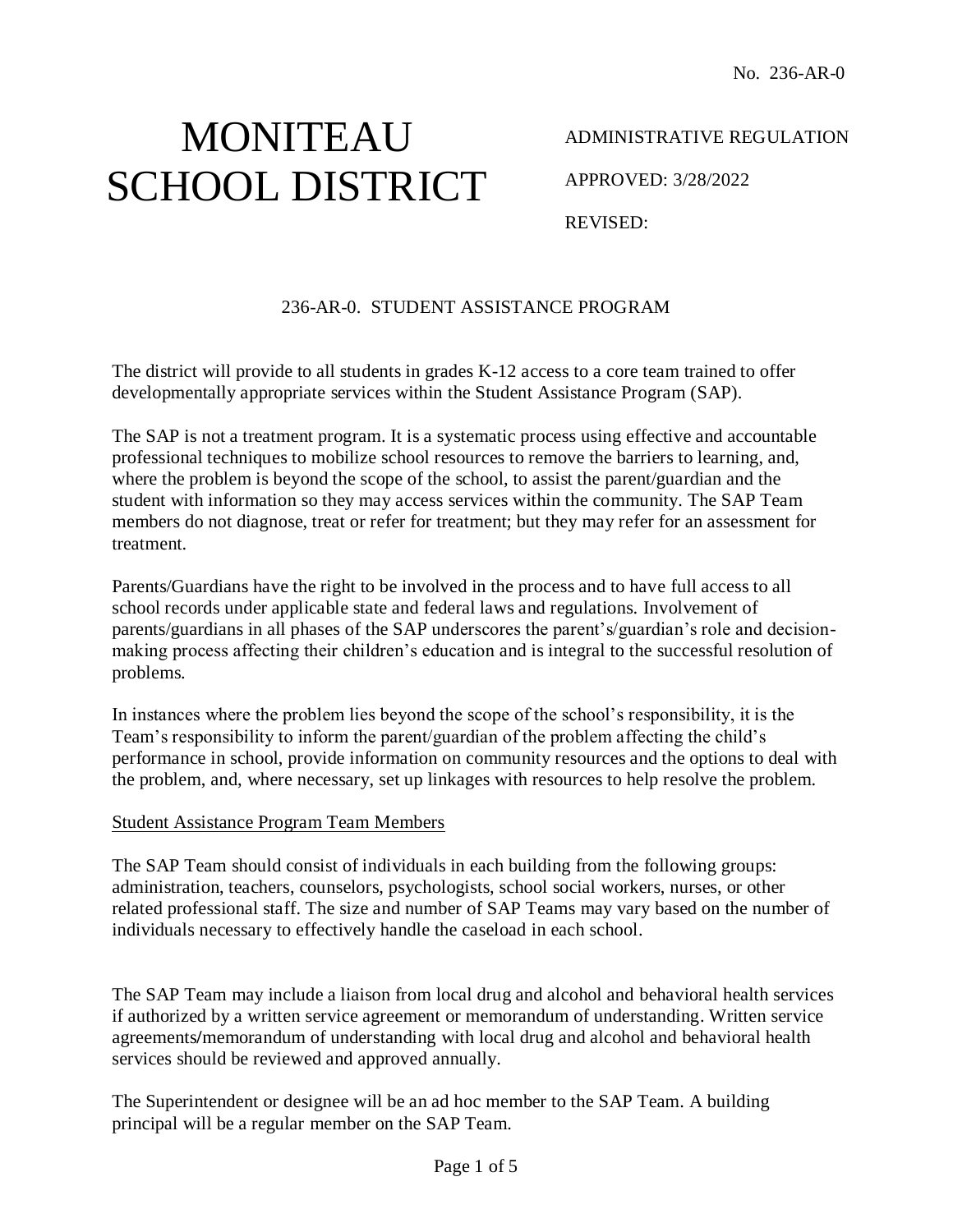The SAP Team should establish a regular meeting schedule which allows time for case management activities, including meeting with students and parents/guardians, and coordinating with other district teams.

## **Training**

All members of the SAP Team must be appropriately trained by a state-approved SAP Training Provider.

Team members will receive training in all phases of the student assistance process including:

- 1. Identifying problems.
- 2. Determining whether or not the problem lies within the responsibility of the school.
- 3. Making recommendations to assist the student and parent/guardian.

**SAP Add-On Training** is a competency-based training for new team members. It is the only training that permits individuals to serve on SAP Teams.

**SAP Leadership Training** is to provide school and community leaders with an up-to-date understanding of the Commonwealth's Student Assistance Program model and its effective implementation to assist at-risk students in our schools. The training will focus on issues of importance to district administrators, building principals, assistant principals, Board members and other school staff in leadership roles, as well as administrators of SAP-related drug and alcohol and **behavioral** health agencies. Participants will receive information on current best practices in SAP, the legal environment in which student assistance operates in Pennsylvania, and strategies for measuring, maintaining, improving, and supporting SAP in their schools.

**SAP Awareness Training** is to provide school staff that will not be serving as members of a SAP core team (i.e. bus drivers, support staff, etc.) with an understanding of the current state Student Assistance Program model. The training will focus on student behavioral and performance indicators that warrant a referral to the student assistance core team. Participants will receive information on current best practices in SAP, the role of school staff who are not members of the core team, the referral process, and expected outcomes from a SAP referral.

**Renewal Training** is designed for individuals who attended SAP Training more than three (3) years ago to enhance their roles and learn of new changes in SAP. This is often utilized as team maintenance training.

### SAP Process

When a student is referred for assessment to an approved SAP provider and findings indicate that the student is experiencing a behavioral health or substance abuse problem, a referral is made to get appropriate treatment and support services for the student. The **SAP** team continues to monitor the student's behavior and progress through teacher reports and parental involvement and provide subsequent interventions accordingly.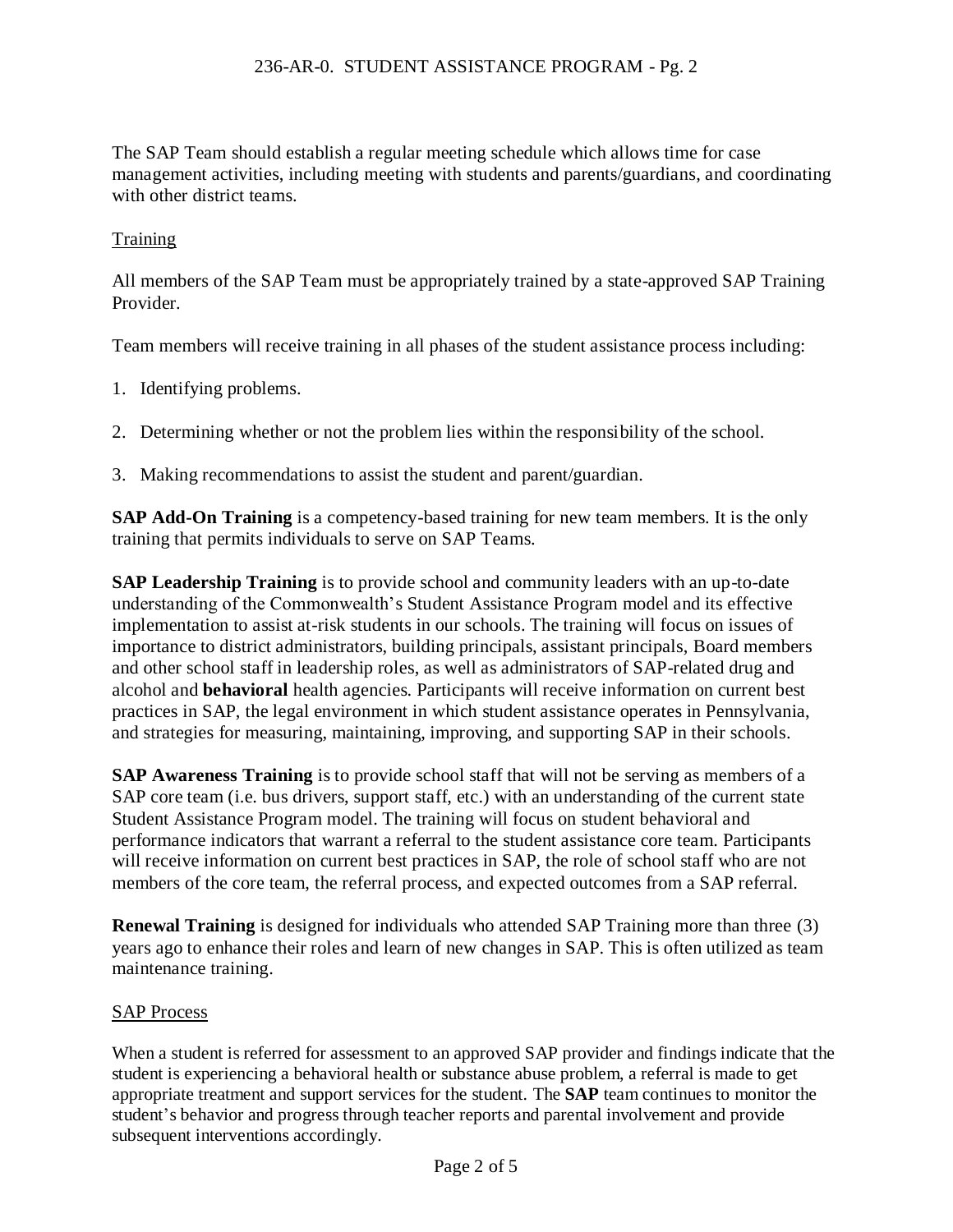## 236-AR-0. STUDENT ASSISTANCE PROGRAM - Pg. 3

In instances where the problem lies beyond the scope of the school's responsibility, it is the Team's responsibility to inform the parent/guardian of the problem affecting the child's performance in school, provide information on community resources and the options to deal with the problem, and, where necessary, set up linkages with resources to help resolve the problem.

Each school should submit anonymous student referral data through the Commonwealth SAP online reporting system that includes established performance measures. School SAP Teams should assess each case periodically for effectiveness of the individual interventions, recommendation, outcomes and goal attainment. The team should periodically evaluate the school's effectiveness in the SAP process in the following areas, including but not limited to:

- 1. School-wide understanding of the referral process.
- 2. Appropriate identification of at-risk students, including through the threat assessment process.
- 3. Parental involvement.
- 4. Improvement in outcomes among students completing the SAP process.

Teams should make use of all available data, including the annual district and school SAP reports, threat assessment data and Safe2Say Something aggregate data to conduct effective team planning.

### Records

Student SAP records must comply with FERPA and its implementing regulations, as well as Board policy and administrative regulations.

A student's SAP educational record may include, but not be limited to, the following:

- 1. Referral form with reason for referral (should only include observable behaviors, not opinion and hearsay). A threat assessment Individualized Management Plan may also serve as a referral when it has been assigned to the SAP Team.
- 2. Date and SAP Team action.
- 3. Date and outcome of parental contacts.
- 4. Student information forms (behavioral observation forms).
- 5. Written parental permission form.
- 6. Documentation of parental refusal.
- 7. Documentation of follow-up contact with parents/guardians.
- 8. Date and SAP Team action following parental permission.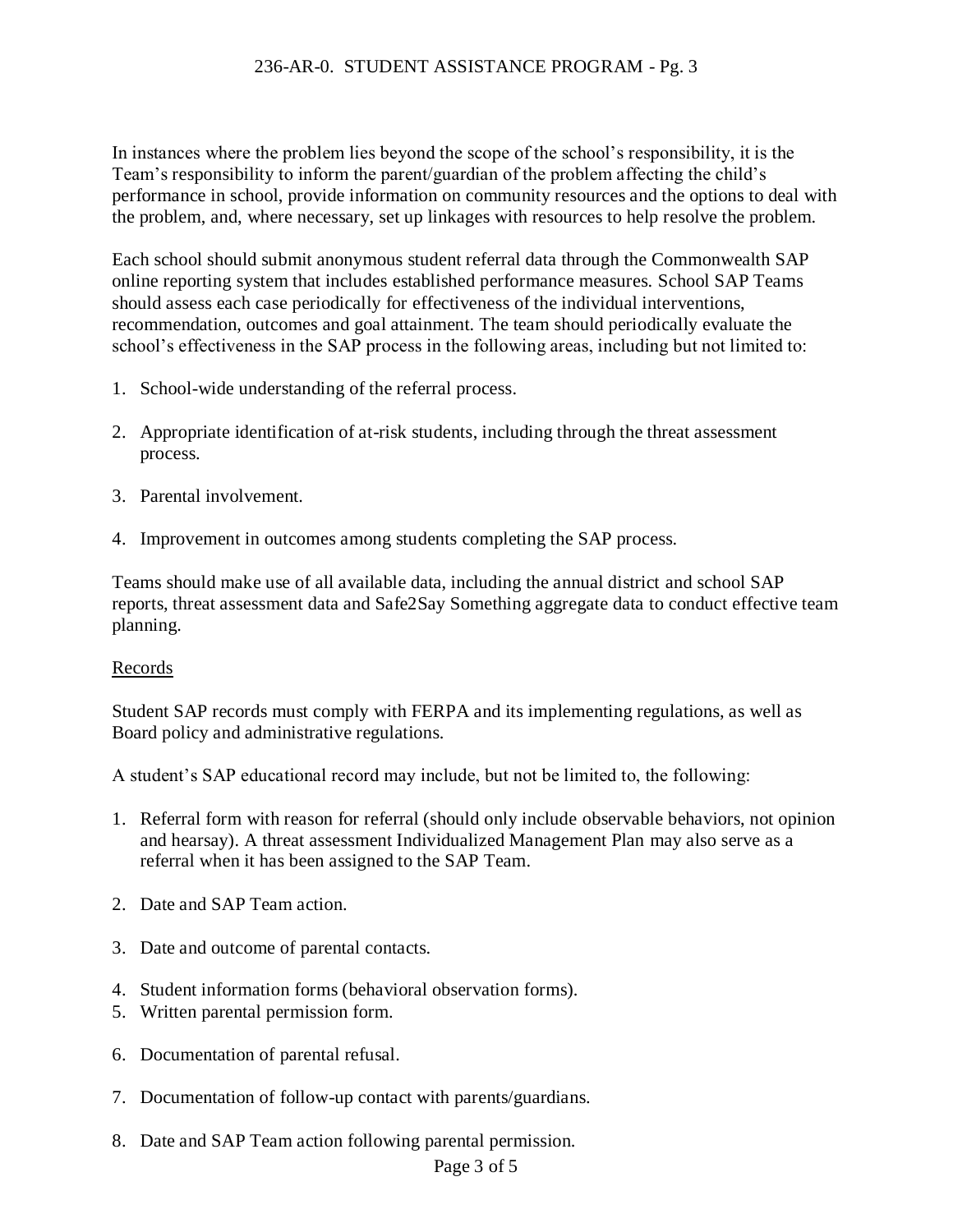- 9. If applicable, the name of agency and the date the screening or assessment was completed.
- 10. If applicable, agency and/or district release of information forms.
- 11. Follow-up action taken by SAP Team.

## **12. Copy of SAP Student Reporting Form (PDE 4092). Available at: [https://www.safeschools.pa.gov](https://www.safeschools.pa.gov/) Note: actual data must be submitted online.**

\*It is recommended not to include any written copies of reports from treatment agencies with the SAP record.

Due to the confidential nature of the SAP record, it is advisable to maintain the SAP record separate from the main permanent file. SAP records are part of the student's educational file; however, such records can be maintained in a separate, secure location with restricted access, as designated in the district's Student Records Plan, and only those with an educational need to know should be granted access by the building principal or designee. Such records should be kept in a secure location, such as in a locked filing cabinet or a permanent secure database.

### Parental Consent

In accordance with law and Board policy, the district requires written parental permission for the administration of a student survey, analysis, or evaluation that concerns one (1) or more of the following protected areas:

- 1. Political affiliations or beliefs of the student or the student's parent/guardian.
- 2. Mental or psychological problems of the student or the student's family.
- 3. Sex behavior or attitudes.
- 4. Illegal, anti-social, self-incriminating or demeaning behavior.
- 5. Critical appraisals of other individuals with whom respondents have close family relationships.
- 6. Legally recognized privileged or analogous relationships, such as those of lawyers, physicians and ministers.
- 7. Religious practices, affiliations or beliefs of the student or student's parent/guardian.
- 8. Income (other than that required by law to determine eligibility for participation in a program or for receiving financial assistance under such program).

In addition, the SAP Team has to obtain a separate written parental permission for a student screening/assessment.